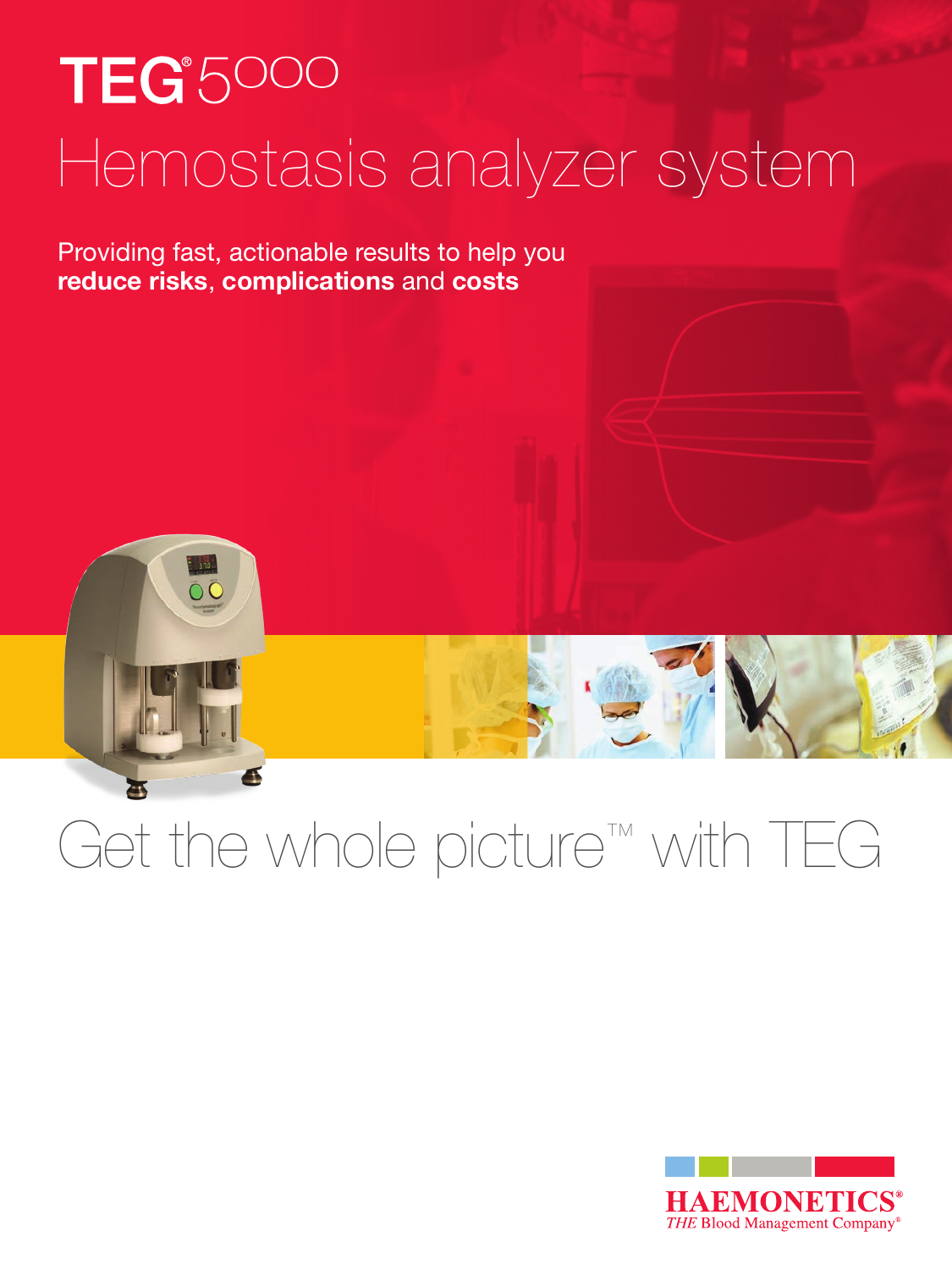## **TEG**<sup>\$5000</sup> Hemostasis analyzer system

For more than forty years, hospitals have been turning to Haemonetics to help reduce the risk, complications and costs associated with blood product transfusions.

Since integrating Haemoscope and the TEG system into the Haemonetics family in 2008, we have continually and increasingly invested in the clinical science and technology.

To help reduce costs and provide greater confidence in patient care decisions, Get the whole picture™ with TEG.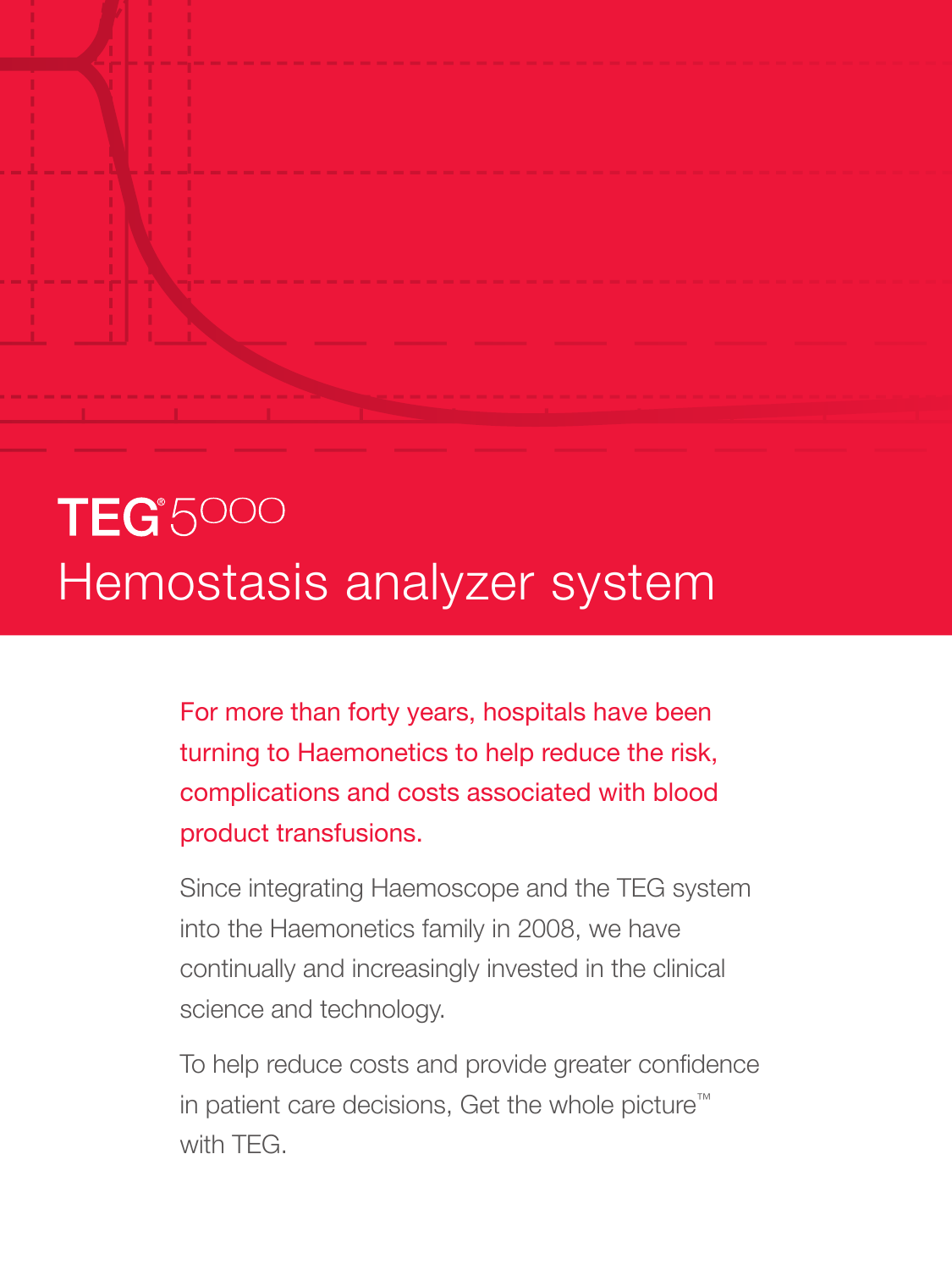### Hemostasis and the need for improved assessment

Hemostasis is a natural, regulated process within the coagulation continuum. A balanced system is said to be one that provides hemostasis in the right place, in the right size, at the right time. Effective hemostasis management requires that physicians have the most complete information to make decisions on how to best maintain a patient's coagulation equilibrium.



## Designed to provide a complete analysis

### Traditional coagulation testing is limited

Routine coagulation tests are often used as a starting place when investigating the cause of bleeding although they were not designed for this purpose. They indicate the time of fibrin formation through either the intrinsic or extrinsic pathways of the coagulation cascade. In short, they provide only a snap shot of pieces of the entire coagulation process. While standard tests like PT, PTT, and platelet count have limited capacity to reveal a patient's risk for bleeding, they

don't provide information on the patient's risk for thrombosis. Nor do these routine tests provide specific data about clot quality or stability.

The TEG hemostasis analyzer system is designed to provide a complete analysis to help determine the right blood product or therapy at the right time to manage a patient's risk for hemorrhage or thrombosis.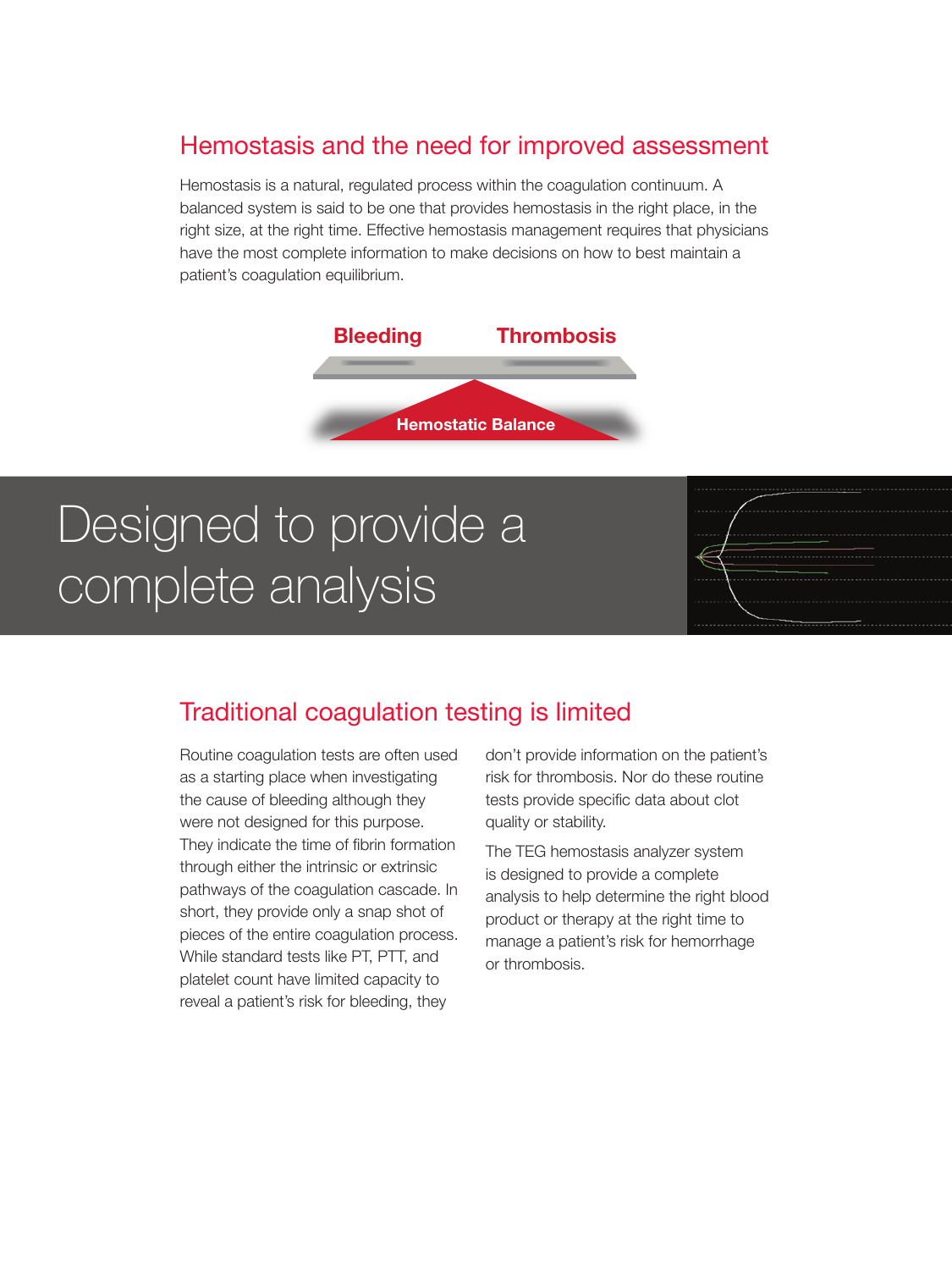## The objectives of the TEG® system in the clinical setting are to:

- Express the function of and identify dysfunction in the patient's hemostasis system
- Reduce the use of unnecessary blood products and reduce thrombotic complications
- Distinguish between anatomical (surgical) and coagulopathic bleeding
- Differentiate primary from secondary fibrinolysis, including the consumptive phase
- Provide a personalized platelet function and inhibition assessment for patients on anti-platelet medication



#### The TEG system:

- Assesses the entire clotting process
- Continually monitors coagulation
- Generates parameters that relate to each phase in real time



**Time**

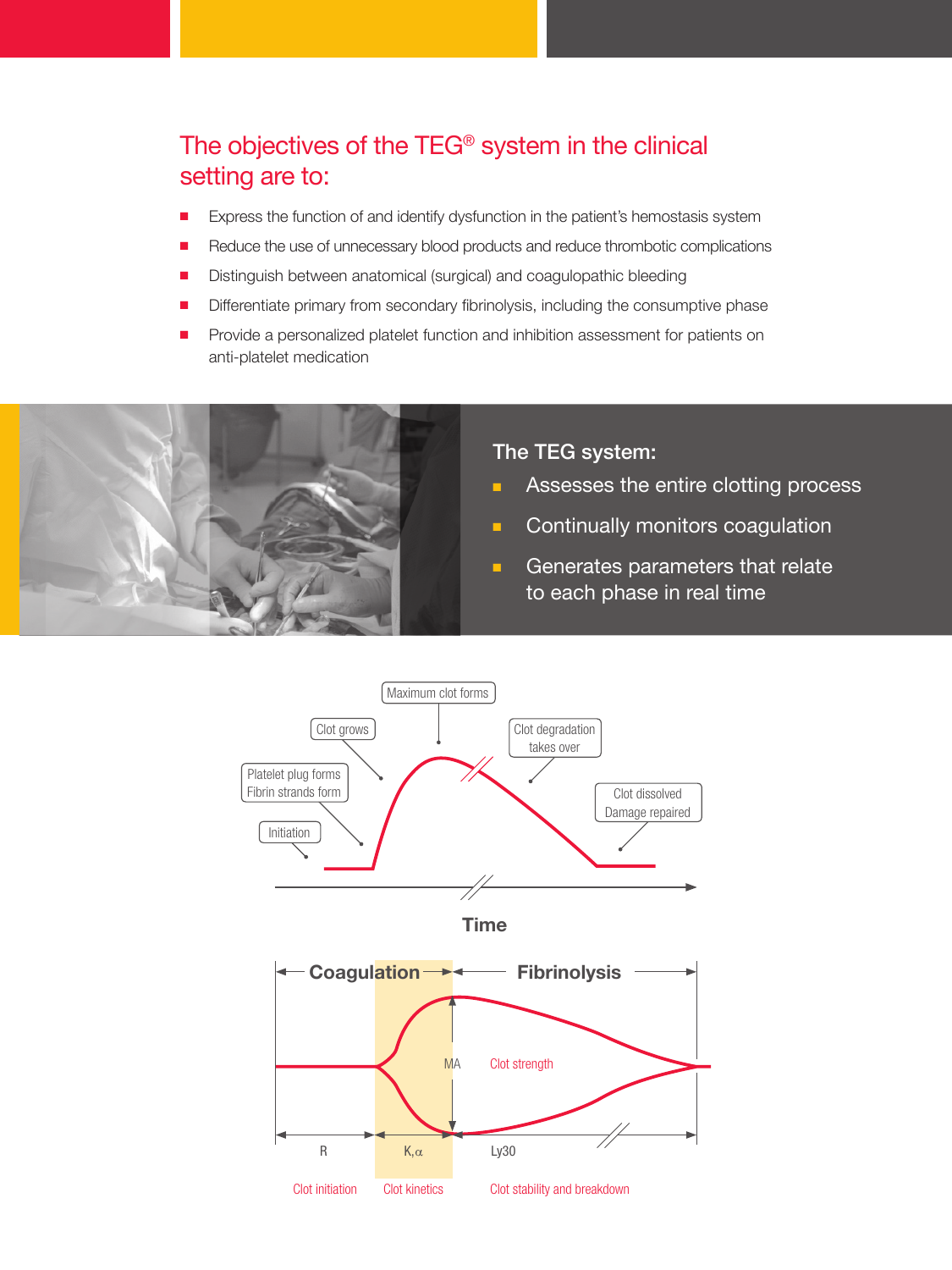## TEG® system tests available

| <b>Test</b>                                | <b>Description</b>                                                                                                                                                                                                                                                                                    | <b>Specimen Type(s)</b>                             |
|--------------------------------------------|-------------------------------------------------------------------------------------------------------------------------------------------------------------------------------------------------------------------------------------------------------------------------------------------------------|-----------------------------------------------------|
| <b>Kaolin TEG</b>                          | An intrinsic pathway activated assay.<br>This thrombin generated tracing identifies<br>underlying hemostatic characteristics and<br>risk of bleeding or thrombosis.                                                                                                                                   | Citrated whole blood or<br>Non-citrated whole blood |
| <b>Kaolin TEG with</b><br>Heparinase       | Eliminates the effect of heparin in the test<br>sample. Used in conjunction with standard<br>Kaolin TEG, assesses the presence of<br>systemic heparin or heparinoids.                                                                                                                                 | Citrated whole blood or<br>Non-citrated whole blood |
| <b>RapidTEG™</b>                           | An intrinsic and extrinsic pathway activated<br>assay speeds the coagulation process to<br>more rapidly assess coagulation properties.                                                                                                                                                                | Citrated whole blood or<br>Non-citrated whole blood |
| <b>TEG Functional</b><br>Fibrinogen        | An extrinsic pathway activated assay uses<br>a potent GPIIb/IIIa platelet inhibitor to restrict<br>platelet function to isolate fibrin contribution<br>to clot strength. Used in conjunction with<br>Kaolin TEG can assess relative contribution<br>of platelets and fibrin to overall clot strength. | Citrated whole blood or<br>Non-citrated whole blood |
| <b>TEG</b><br>PlateletMapping <sup>®</sup> | Includes a thrombin generated tracing and<br>platelet receptor specific tracing(s) (ADP/AA).<br>Identifies the level of platelet inhibition and<br>aggregation using the patient's underlying<br>hemostatic potential from the Kaolin TEG as<br>the control.                                          | Citrated whole blood and<br>Heparinized whole blood |

 $\overline{\mathbf{G}}$ The most important thing is the quality of care we give to the patient, and the patient outcome. And the TEG instrument helps us to determine what's the best course of care for each patient."

*Susan Shapiro, MD*  Director of Clinical Laboratories and Transfusion Service ProMedica Healthcare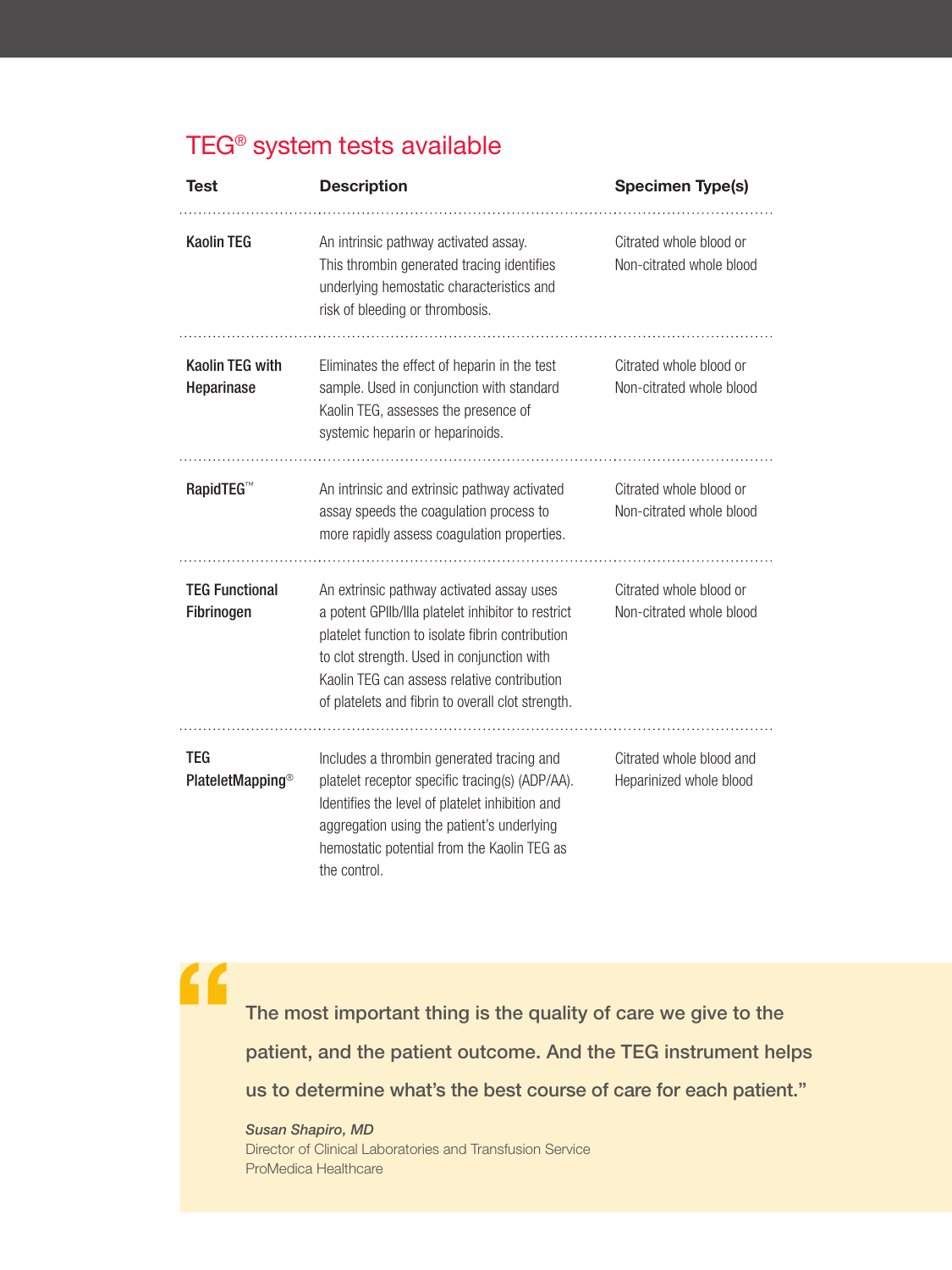### Why Haemonetics and the TEG® hemostasis analyzer system

#### A proven and trusted hemostasis analyzer system

With more than a decade of clinical experience in the U.S. and over 4,000 peer-reviewed articles published, the clinical and economic value of TEG is well-established making it the viscoelastic analyzer of choice in over 600 hospitals nationwide.

#### Rapid access to actionable results

- Only TEG can display the results in real-time to any computer station in the hospital (e.g., operating rooms, trauma bay, floors, ICU, lab, etc.) via TEG RemoteViewing™ software.
- Clotting data can be presented in seconds or minutes depending on which assay is run.
- The TEG system can also overlay serial tracings while tests are running. This allows clinicians to simultaneously view current and past results which can be important for trending the patient's hemostasis.



#### A wealth of information

- With one kaolin reagent TEG can assess the patient's global hemostasis qualities – clot formation, kinetics, strength and breakdown – and identify whether prolonged initial clot formation is due to heparin or factor deficiency. Additional assays like Functional Fibrinogen and PlateletMapping® can further characterize hemostatic challenges for patients.
- Only the RapidTEG™ assay activates both the intrinsic and extrinsic pathways for even faster results.
- Both Kaolin and RapidTEG are included in the new ACS Trauma guidelines and are integral parts of published algorithms from leading institutions.

#### Highly sensitive

- TEG was designed to optimize sensitivity in order to assess hemostatic challenges in the presence of low molecular weight heparin (LMWH), direct thrombin inhibitors and Anti Xa agents.
- Unique, comprehensive platelet function assessment with the PlateletMapping assay.
- Standard viscoelastic hemostasis tests are limited in their ability to identify platelet inhibition. TEG is the only coagulation analyzer system that has the PlateletMapping assay to better assess platelet function. There are many different causes for platelet inhibition: pharmaceutical, dietary, genetic, and pathological. TEG PlateletMapping can identify platelet receptor-specific inhibition relative to a patient's baseline and underlying platelet function to help assess risk and personalize therapy.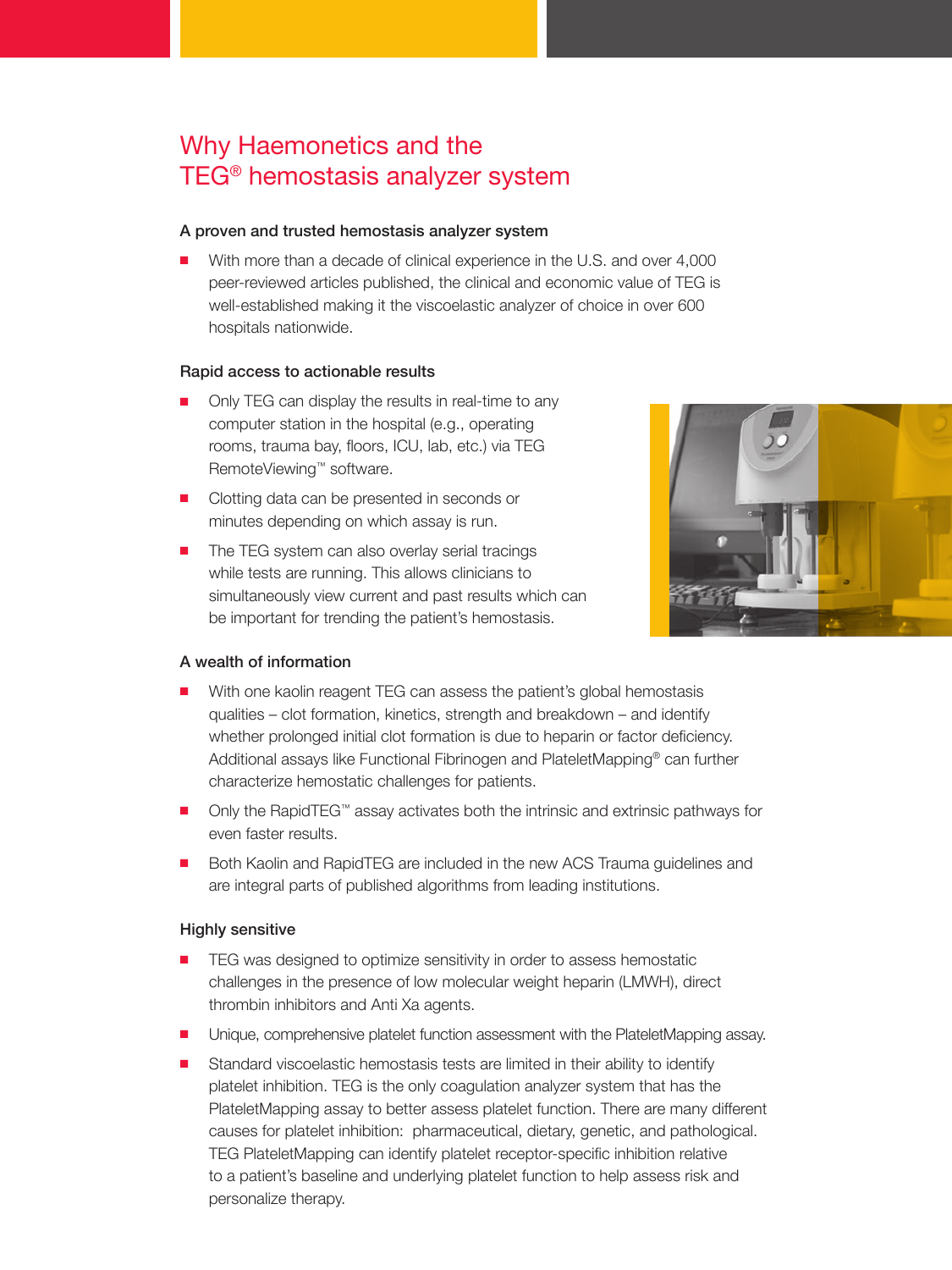#### Setting the standard in clinical education and product support

Haemonetics takes a hands-on approach both during implementation and with ongoing clinical support. There will be a team accessible at all times (Field Service Engineer, Implementation Specialist, Hemostasis Consultant, Clinical Specialist) to help with installation, validation, operator training and clinical interpretation training. At Haemonetics we pride ourselves on helping our customers not only during initial purchase but also through providing ongoing support as necessary.

### TEG and Haemonetics—pioneers of the past, building towards the future

The market and clinical application of viscoelastic analyzer systems were pioneered by Haemonetics through its legacy division, Haemoscope. Since acquiring the TEG business in 2008, we have continued to make significant investments in clinical research and innovation to advance the science and technology to improve the management of patients with or at risk of coagulopathies.



#### Specimen flexibility

- TEG assays are compatible with both Citrated and Non-Citrated whole blood samples.
- Non-citrated whole blood allows for immediate processing of a syringe-drawn sample without added expense and transfer time.
- Citrated samples (blue top tube) prevent clotting to delay testing for up to 2 hours. Citrate is easily reversed by calcium chloride.

#### Focus on quality

- We can work with you and your facility to ensure your TEG instruments provide high diagnostic confidence day in and day out. Our team of dedicated TEG Field Service Engineers can provide regular preventive maintenance and fast, on-site repairs if needed.
- The recommended QC interval for TEG instruments used in patient care is once daily.\* All viscoelastic hemostasis analyzer systems are classified as moderately complex devices and qualify for CLIA EQC Option 2 that is being replaced, however, by a new CLIA policy for Individual Quality Control Plans (IQCP). Haemonetics is ready to assist Laboratory Managers in developing an IQCP for the TEG 5000 based on the ISO 14971 Hazard Analysis, incorporating up to a once weekly external QC regimen.